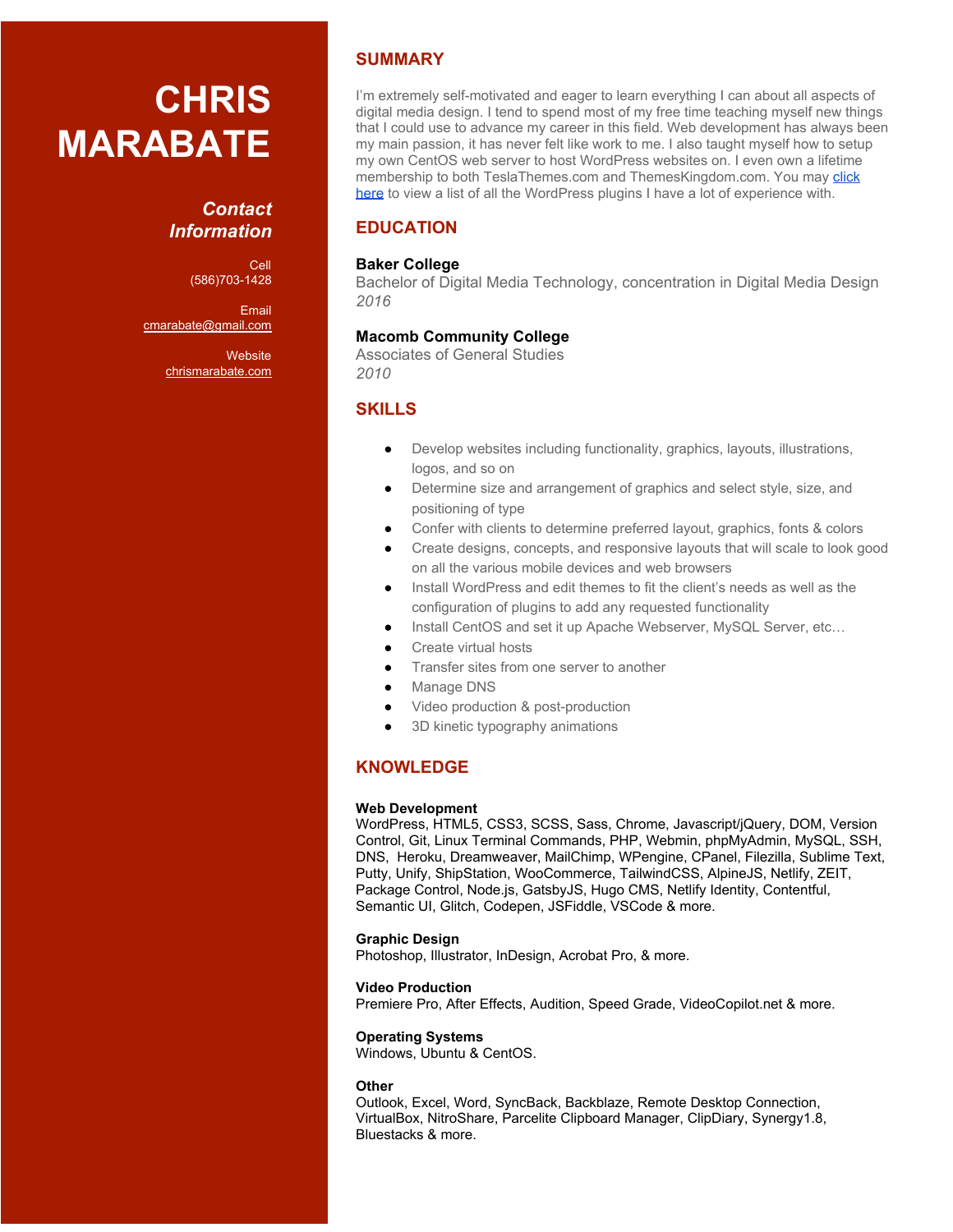## **EXPERIENCE**

#### **Web Designer, Area51 Services**

Rochester, Minnesota | March 2019 - February 2020

For a while I was working remotely for a friend of mine I met playing EverQuest ages ago, he was my guild leader. Anyways he owns a web design company and has a ton of Real Estate Clients in his state of Minnesota. He had recently developed a new platform for developing website for all his real estate clients and any future clients and he hired me to develop some of them for him.

#### **Accomplishments**

- Designed & developed real estate listing websites using only using HTML, CSS, & JavaScript for their clients
- Tested sites in the most popular browsers at the dimensions of all the latest mobile devices to ensure cross-browser compatibility and responsiveness

#### **Clients**

- Cummings Janzen Real Estate: [https://cummingsjanzen.com](https://cummingsjanzen.com/)
- April Clarine: [https://aprilclarine.com](https://aprilclarine.com/)
- Heartland Real Estate: [https://heartlandltd.com](https://heartlandltd.com/)
- Wadsten Real Estate Group: [http://wadstenrealestategroup.com](http://wadstenrealestategroup.com/)
- Lakeshore Hunter: [https://lakeshorehunter.com](https://lakeshorehunter.com/)
- Mary DuBois Adamek: [https://callrealtormary.com](https://callrealtormary.com/)
- Bill Hansen Realty: [http://dev.billhansenrealty.com](http://dev.billhansenrealty.com/)
- Debbie Hibbard: [https://debbiehibbard.com](https://debbiehibbard.com/)

# **Developer, Basso Digital Marketing Agency**

Troy, MI | January 2018 – March 2019

This is by far the best job I have ever had because I was doing exactly what I love to do. I was the only in-house developer, so I was in-charge of handling any issues that our clients asked us about in concern to their current sites but I would also have to development new websites from scratch using WordPress, PHP, HTML, CSS, & jQuery/Javascript. I also worked a lot with their WPengine server, setting up and working with site installs like requesting & configuring their SSL certificate & DNS info. While developing these sites I would always make sure to use ACF custom fields to make everything extremely simple for the client to make changes to their website themselves without having to edit any code. After or just prior to when a new website was launched live, I would train the client on how to make changes to it themselves using the custom fields I set up for them.

#### **Accomplishments**

- I worked on countless other sites while I worked here but the ones listed above are the ones I can honestly say I developed completely on my own.
- Gained a ton of experience using Advanced Custom Fields Pro
- Used both Basecamp & Wrike while working here
- Used Acrobat to make PDF edits
- Used Photoshop to make image adjustments
- Developed landing pages
- Worked heavily with Gravity Forms creating forms with conditional logic

**Clients**

- Controlled Power: <https://www.controlledpwr.com/>
- Trenton Forging: [https://trentonforging.com](https://trentonforging.com/)
- SFL Companies:<https://www.sflcompanies.com/>
- Villa Bella:<https://www.villa-bella.net/>
- The Grillo Companies<http://grilloco.com/>
- Troy Restaurant Week: http://trovrestaurantweek.com/
- Detroit Sausage:<https://detroitsausage.com/>
- Smith Meat Packing: <https://smithmeatpacking.com/>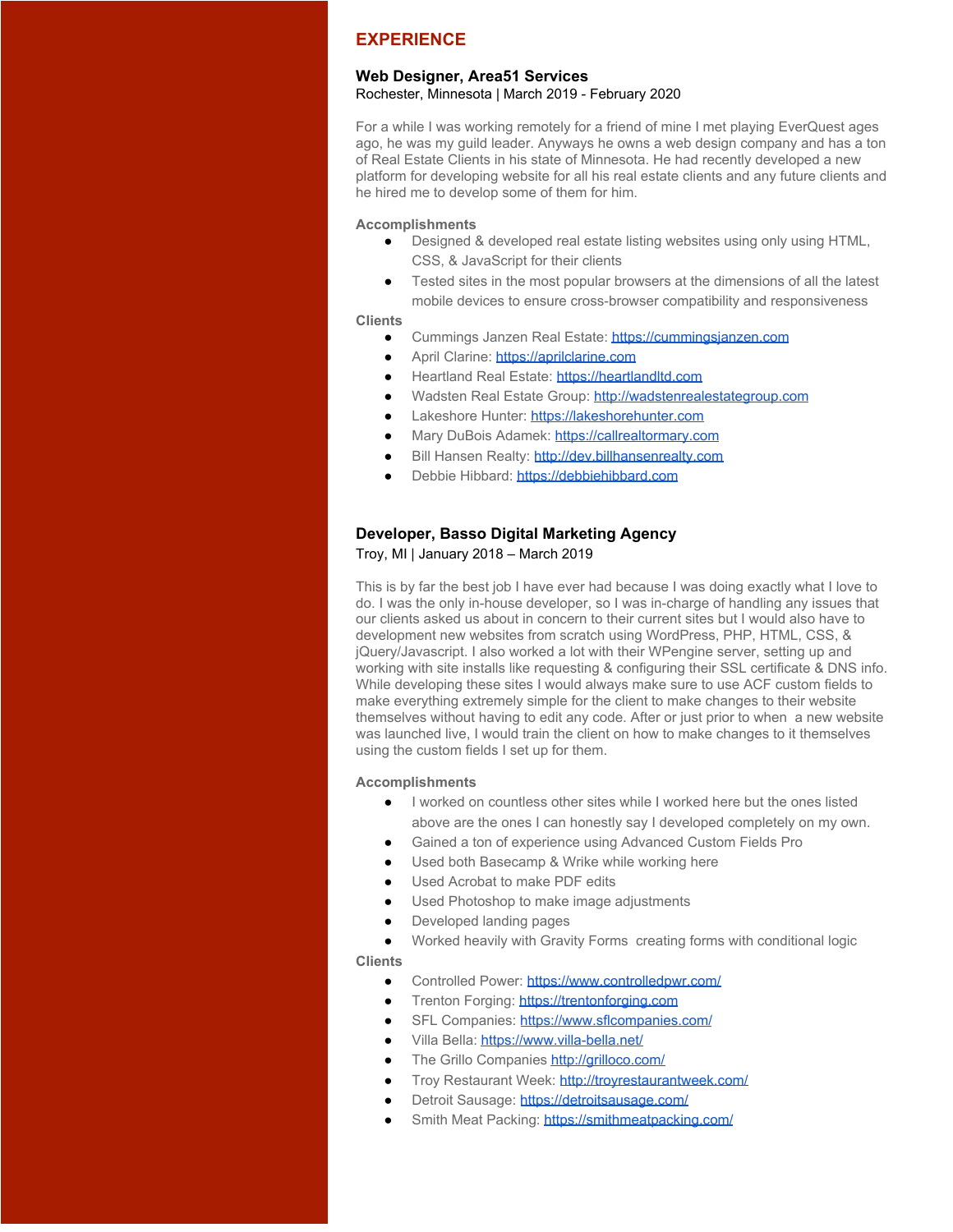#### **Digital Media Designer & Marketing Assistant, Tsunami Premium Vapor** Troy, MI | June 2016 – September 2017

This was a great job and I learned a ton working there. I created two WordPress sites from scratch for them. Their main website used to be a completely separate website with its own navigation that never matched the navigation of their main site. I started from scratch and replaced both websites with one website that could do it all. Then I migrated all their customers, orders, SEO URLs, and set it up with Unify to sync orders and inventory to QuickBooks. The other website I created for them is a B2B website that their distributors & retailers can use to place orders online. I set it up to give different prices to different users based on the user role we assigned to them based on their distributor price level and much more.

I also designed flyers, ads, card inserts, envelopes, created and scheduled email blasts, ran all their social media accounts and was in charge of all their marketing.

#### **Accomplishments**

- Created and maintain TsunamiPremiumVapor.com
- Created and maintain B2Bvapors.com
- Designed countless ads, flyers, card inserts, envelopes, etc...
- Used Acrobat to make PDF edits
- Designed HTML/CSS email blasts
- Created forms with conditional logic
- Linked WooCommerce online store with Unify to sync orders and inventory with QuickBooks
- Orders prints and other promotional material like shirts, pens, and laptop bags
- Designed large display banners
- Run all their social media accounts
- Social Media Marketing
- Set up B2Bvapors.com to show different prices to customers based on their user role of the account they logged-in with.
- Setup auto-applying coupon codes
- Created custom order statuses and linked them to Unify
- Used HubSpot CRM for managing marketing contacts
	- Manage all our domains and set up various redirects for them
- Worked on various servers including Cpanel, WHM, and WPengine
- Positioned 3D models in Cinema4D and rendered them out
- Created thousands of notes in Evernote and created shared notebooks for keeping team members in the loop
- Used SmartSheets to keep the team all on the same page
- Created affiliate links that automatically apply affiliate coupon codes
- Experience contacting support for various plugins and web services
- Designed order forms
- And much much more...

#### **IT Department - Web Design Intern, MichBusiness**

Warren, MI | Jan 2015 – June 2016

I gained a lot of valuable experience working at MichBusiness for my internship. I was in charge of creating & scheduling HTML/CSS email blasts to their various distribution lists.

I also did a lot of work on their various WordPress event websites and did a little video production and motion graphics work for them as well.

- Designed HTML/CSS email blasts
- Sent proofs and made sure eblasts got approved before scheduling
- Used Photoshop slices to export eblast graphics
- Used Illustrator to design buttons and banners for eblasts.
- Used Acrobat to make PDF edits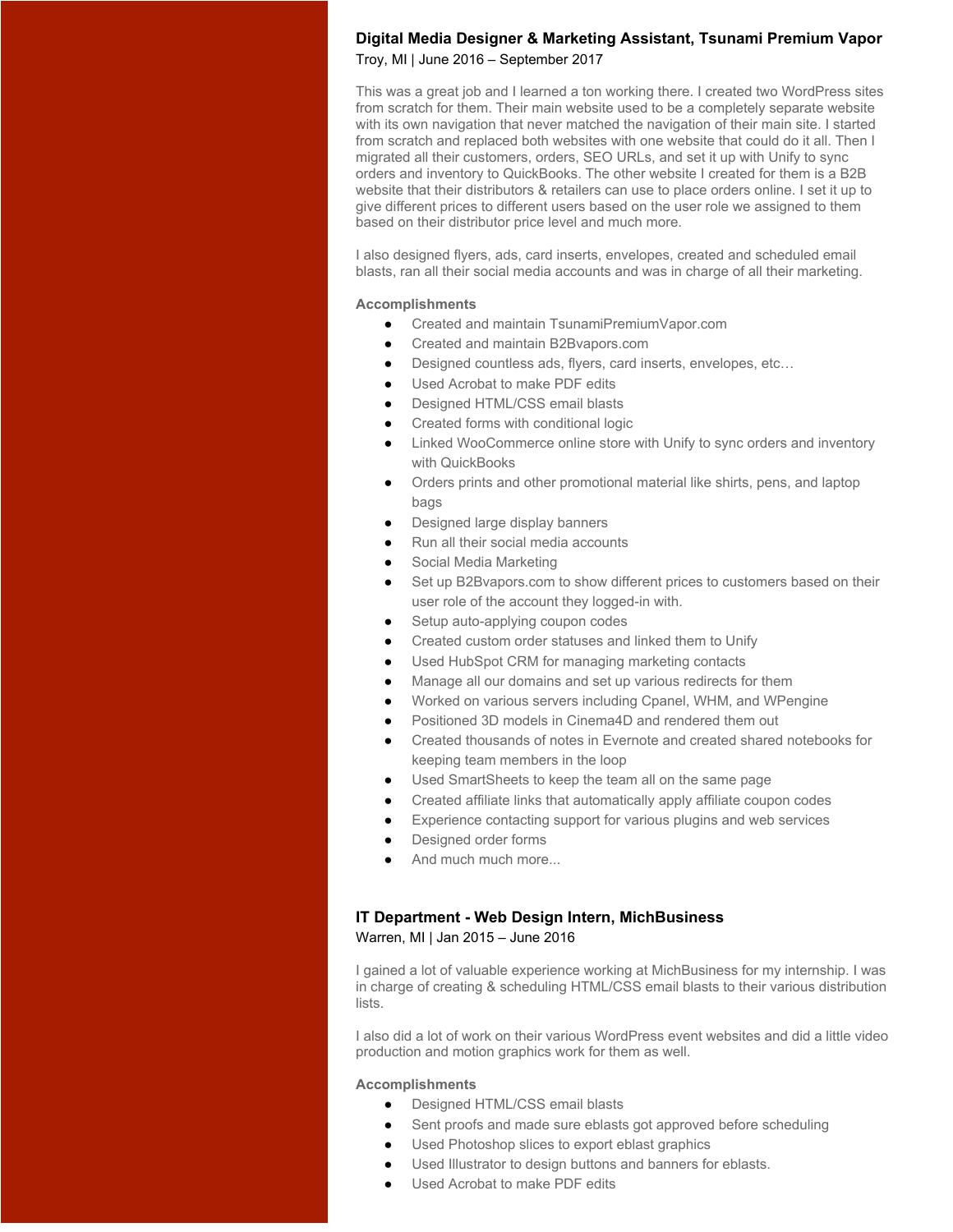- Used Illustrator to vectorize graphics
- Designed WordPress email templates
- Accessed our web server to make backend tweaks
- Make changes to various WordPress sites
- Created forms with conditional logic
- Made updates to sponsor & event pages
- Styled link colors and hover effects using CSS
- Linked email blasts to events to display correct sponsors for the event
- Created video intros/outros using AfterEffects
- Filmed and edited video clips using Premiere Pro
- Helped co-workers with whatever IT issues they needed help with
- Used RealMagnet to schedule eblasts and send tracking reports
- Sent code through premailer HTML pre-flight converter to ensure proper formatting for emails
- Created Outlook versions of eblasts that co-workers could send out individually on their own
- Used spam trigger checkers to ensure eblasts will not get marked as spam
- Used Google Docs to keep myself organized and easy access to common code snippets or email address for me to copy & paste
- Created filters in Outlook to automatically sort incoming emails into folders based on the criteria I set to keep my email inbox organized
- Participated in wellness activities
- Backed up WordPress websites files and databases and transferred them to our dev server
- Created WordPress child themes
- Installed and configured WordPress plugins
- Created navigation menus items
- Developed all the Health Care Reform Connect pages of the website
- Used SysAid Service Desk to track our projects and update coworkers with our progress
- Got some experience using a Dot Not Nuke site before we switched everything over to WordPress
- Setup payment forms with Authorize.net to ensure credit card info is valid
- Used shortcodes and have some experience creating them
- Created a webinar hosting website using WordPress that they never ended up using.

#### **WordPress Designer/Web Host, Game of Clues Escape Room** Novi, MI | March 2016 – December 2016 (Freelance)

I created the site with WordPress, customized it, added functionality, and designed the logo. I host this website on my server as well.

- Developed and designed the WordPress website
- Designed logo using Illustrator
- Created and formatted all the pages
- Used Illustrator to vectorize graphics
- Used Photoshop to resize images
- Added functionality by installing & configuring plugins
- Styled link colors and hover effects using CSS
- Added CSS animations to all of the content boxes
- Created collapsible FAQ page questions
- Styled to be responsive to look good on all devices
- Host on my server
- Suggested ways to save her money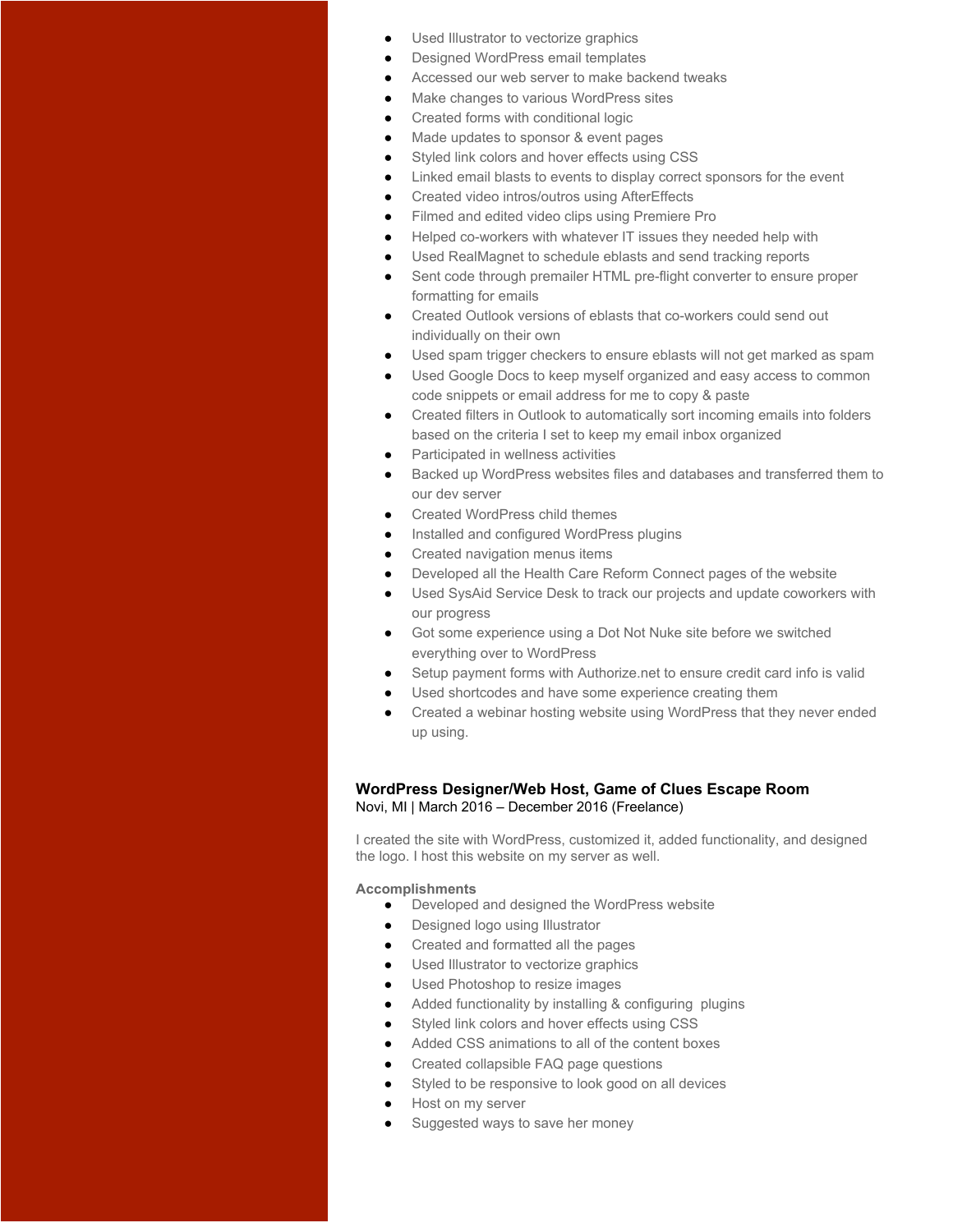#### **WordPress Designer, The Well of Waterford** Waterford, MI | March 2016 (Freelance)

I redesigned their WordPress site and added some functionality to it. This involved a lot of CSS styling and page content edits.

#### **Accomplishments**

- Redesigned WordPress website
- Styled link colors and hover effects using CSS
- Styled to be responsive to look good on all devices
- Made content changes
- Added functionality by installing & configuring plugins
- Added embed videos to pages

#### **WordPress Designer/Web Host, Andy Lloyd's Dark Star Blog** UK | December 2016 (Freelance)

I created the site using WordPress, designed it and added a ton of functionality to it. I also tweak Andy's posts to make everything look consistent. Because his site is so popular I also have to actively monitor it and protect it from spammers & hackers.

#### **Accomplishments**

- Developed and designed the WordPress website
- Designed graphics
- Added a ton of functionality by installing & configuring plugins
- Setup menus to hide content from users who are not logged in
- Setup email subscription options
- Set it up so registered users can choose which categories to subscribe to
- Configured a ton of widgets for the sidebar
- Installed and configured Wordfence & Sucuri to increase the site security
- Connected the site to the API of many anti-spam web services
- Made it so visitors can rate each post and like/dislike each comment
- Added social sharing options to each post that tracks how many times it has been shared
- Ensure post are formatted consistently
- Actively protect site from spammers
- Styled link colors and hover effects using CSS
- Recently I developed him a completely new WordPress site

#### **WordPress Developer/Designer, Designers & Partners** Warren, Michigan | August 2015 – March 2016

#### **Accomplishments**

- Made multiple content and CSS edits
- Added translation functionality by installing & configuring the WPML plugin
- Translated pages with consistent formatting
- Changed all the links of translated pages to link to the translated versions

**Clients**

- [Vari-Form.com](http://www.vari-form.com/)
	- Another project I did for Designers and Partners was making changes to the locations and their associated markers on the map using an imgmap.
- [SLPT.com](http://slpt.com/)
	- This is one of the projects I worked on for Designers and Partners. I made a bunch of content changes as well as installed & configured the translation plugin. I even used the translations I was provided with to create all the translated pages and ensured they were formatted the same in both languages.

- Made multiple content and CSS edits
	- Used imgmap to make changes to map location markers so that they appeared in the correct location on the map when you hover your mouse over the name of the location in the menu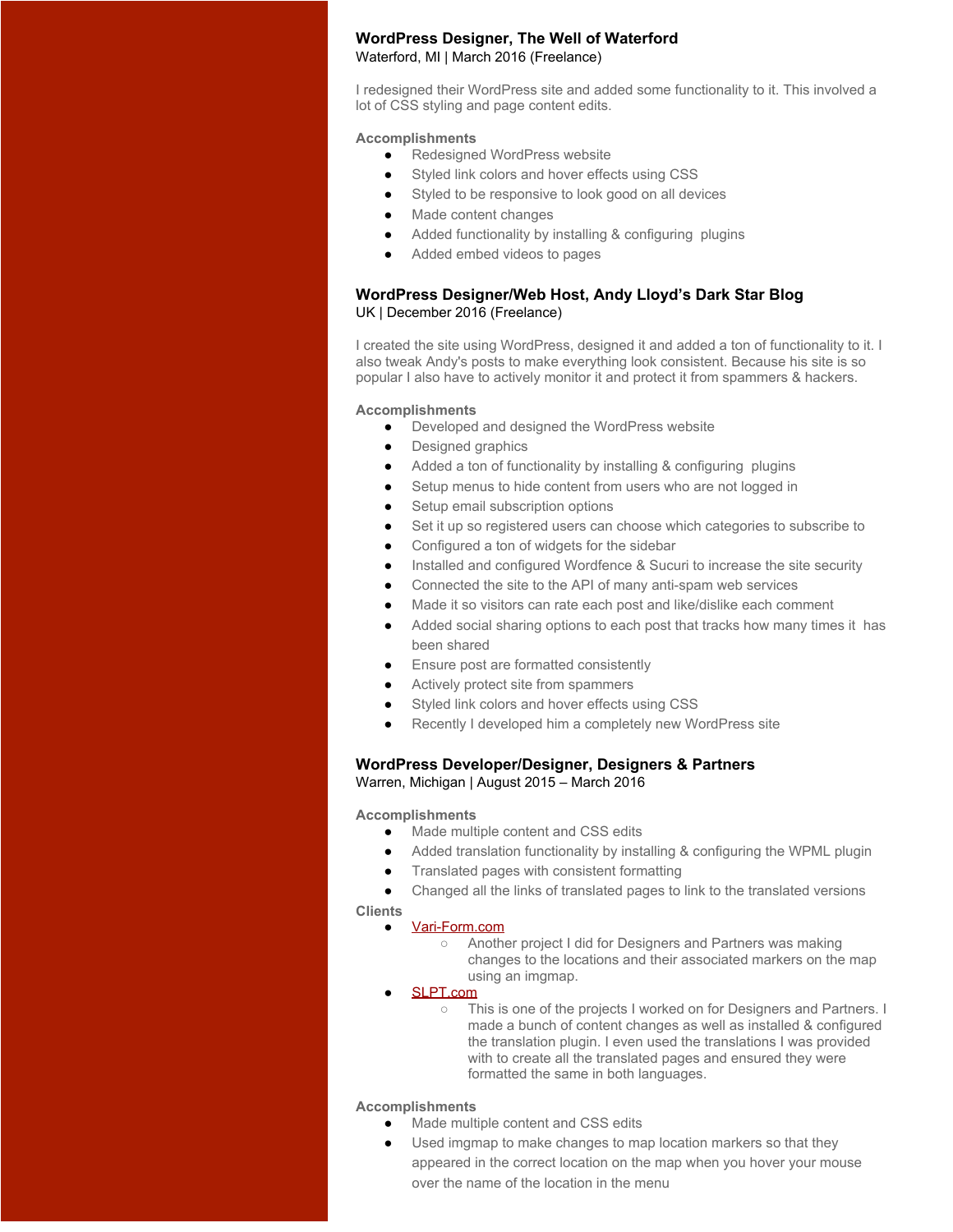#### **Graphic Designer, Teacher's Discovery** Auburn Hills, Michigan | January 2013 – February 2014

I designed a few textbook covers using Illustrator as well as made a bunch of textbook content edits using InDesign.

#### **Accomplishments**

- Designed textbook covers using Illustrator
- Designed flyers using Illustrator
- Made textbook content edits using InDesign
- Used Illustrator to vectorize graphics
- Made adjustments based on feedback

#### **Web Designer, Area51 Services** Rochester, Minnesota | March 2010 - November 2012

I have known the owner ever since I met him online playing EverQuest back when I was about 11 years old. I have created a few websites for clients of his and done a few other random graphic design projects for him whenever he doesn't have the time to do it himself.

#### **Accomplishments**

- Developed and designed ASP.NET/HTML/CSS/JS websites
- Designed logos & graphics
- Styled link colors and hover effects using CSS
- Used div tags
- Used CSS to position divs and set their height, width, etc...
- Used insert statements to pull content from ascx files

#### **Graphic Designer & WordPress Developer/Designer, Status Vodka** Atlanta/Miami/LA/Vegas/NY | March 2006 – August 2013

I have worked on a bunch of different graphic design projects for them and I created my first WordPress website for them.

#### **Accomplishments**

- Designed multiple promotional posters, flyers & ads
- Redesigned their logo
- Used Illustrator to vectorize graphics
- Designed banners & other graphics for their social media profiles
- Designed their WordPress website

#### **Graphic Designer & Web Designer, Sex Appeal Magazine** Detroit, MI | January 2006 – August 2013

I designed countless promotional posters, flyers & ads for them as well as social media content. I also did a couple magazine covers and a few media kits. Besides that, I created them a website and designed a quite a few logos for them.

- Designed multiple promotional posters, flyers & ads
- Designed magazine covers
- **Designed media kits**
- Used Illustrator to vectorize graphics
- Designed logos banners & other graphics for their social media profiles
- Developed and designed a ASP.NET/HTML/CSS/JS website